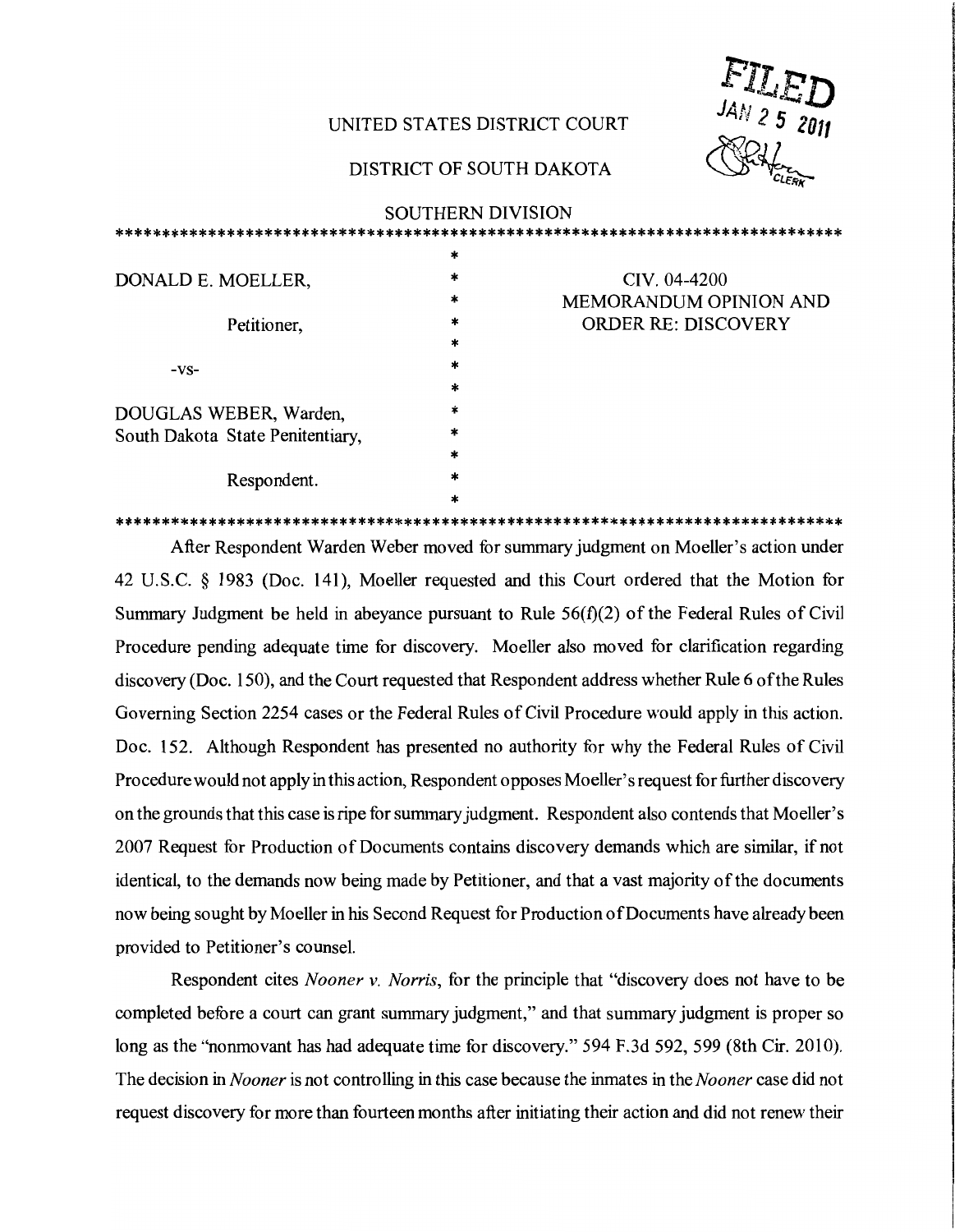request for a continuance to obtain further discovery under Rule 56(f) when the motion for summary judgment in issue was filed. 594 F.3d at 600.

Respondent also relies on *Clemons v. Crawford*, 585 F.3d 1119 (8th Cir. 2009), for the proposition that "summary judgment is appropriate in this case and there is no need for Petitioner to conduct yet further discovery." That reliance is misplaced. The Eighth Circuit in *Clemons* v. *Crawford* was affirming the district court's grant of judgment on the pleadings and did not have to decide whether prisoners in that case had a basis to discover information relating to their executioners' backgrounds and qualifications. 585 F.3d at 1128. A motion for summary judgment, not a request for judgment on the pleadings, is before the Court. The question before this Court is what discovery is appropriate, not whether discovery is allowable.

Respondent cites to *Brewer* v. *Landrigan,* 131 S. Ct. 445 (201 0), as support for his position that Moeller should not be allowed to engage in discovery concerning the plan for carrying out executions in light ofthe shortage ofsodium thiopental. In the 5-4 one-paragraph decision in *Brewer*  v. *Landrigan,* the Supreme Court vacated the district court in Arizona's Order Granting Motion for a Temporary Restraining Order enjoining the State of Arizona from executing a prisoner who shortly before his execution challenged the administration of sodium thiopental from a non-FDA approved source. The district court granted the Temporary Restraining Order to allow discovery on the issue of whether the foreign drug presented a substantial risk of serious harm. *See Landrigan v. Brewer*, 201 0 WL 4269559 (D.Ariz.Oct. 25, 201 0). The prisoner in *Landrigan* had not previously challenged Arizona's lethal injection protocol. In vacating the district court in Arizona's Order Granting Motion for a Temporary Restraining Order, the Supreme Court observed that the district court granted the restraining order because it was left to speculate as to the risk of harm. The Court further observed that there was no showing or offer of proof that the drug was unlawfully obtained. The Court held that the prisoner had not shown that the use ofthe drug is '''sure or very likely to cause serious illness and needless suffering." 131 S.Ct. 445 (citing *Baze v. Rees*, 553 U.S. 35, 50 (2008) (quoting *Helling* v. *McKinney,* 509 U.S. 25, 33 (1993)).

Moeller's case is significantly different from the prisoner's case in *Brewer* v. *Landrigan, 131*  S. Ct. 445 (2010). Moeller is requesting discovery in a 1983 action which has at its inception challenged South Dakota's lethal injection protocol. Moeller is not presenting a last-minute request